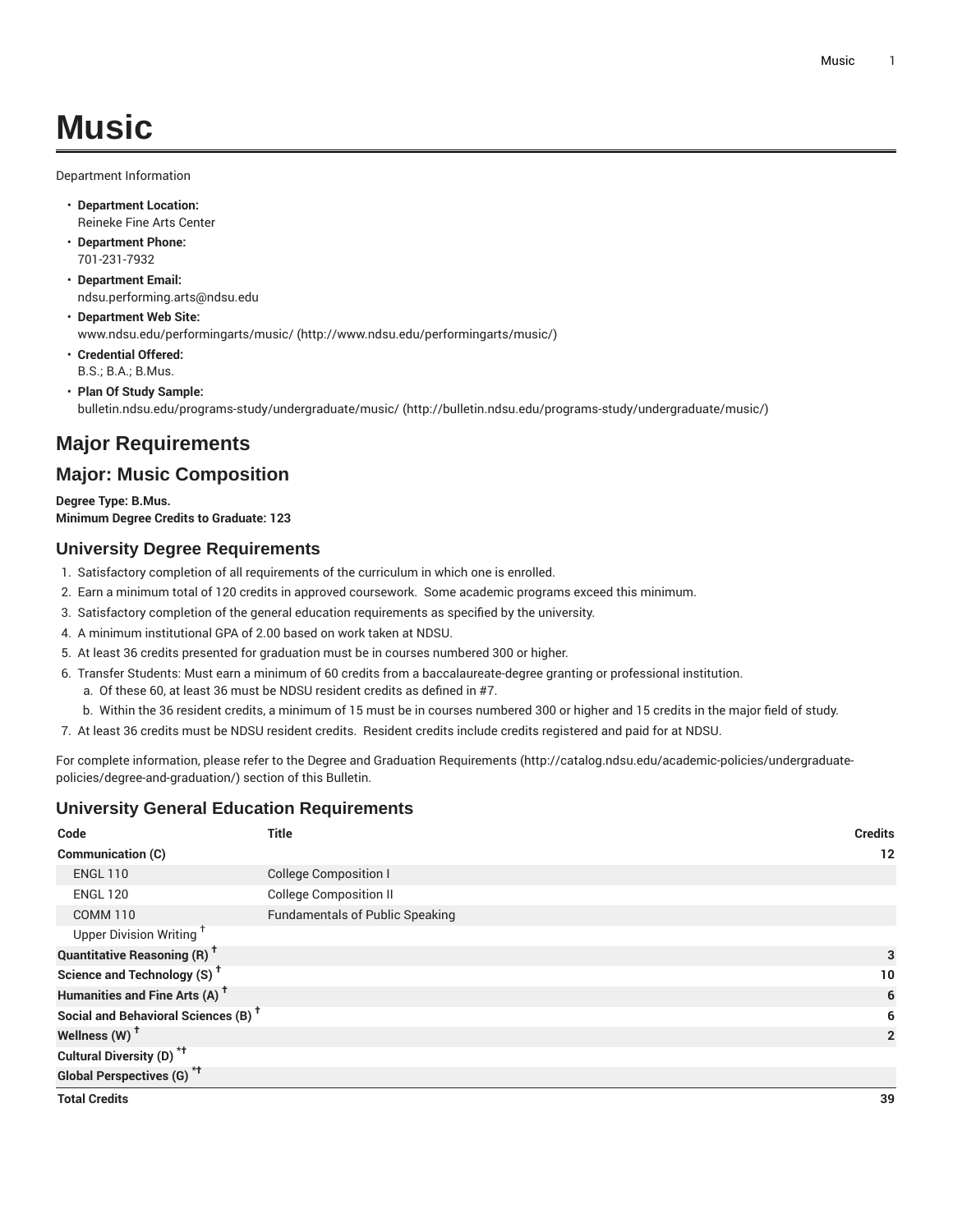- \* May be satisfied by completing courses in another General Education category.
- † General education courses may be used to satisfy requirements for both general education and the major, minor, and program emphases, where applicable. Students should carefully review major requirements to determine if specific courses can also satisfy these general education categories.
- A list of university approved general education courses and administrative policies are available [here](http://catalog.ndsu.edu/academic-policies/undergraduate-policies/general-education/#genedcoursestext) ([http://catalog.ndsu.edu/academic-policies/](http://catalog.ndsu.edu/academic-policies/undergraduate-policies/general-education/#genedcoursestext) [undergraduate-policies/general-education/#genedcoursestext](http://catalog.ndsu.edu/academic-policies/undergraduate-policies/general-education/#genedcoursestext)).

| Code                                   | <b>Title</b>                                                                          | <b>Credits</b>            |
|----------------------------------------|---------------------------------------------------------------------------------------|---------------------------|
| Music Core Requirements                |                                                                                       |                           |
| <b>MUSC 103</b>                        | <b>Introduction to Music History</b>                                                  | 3                         |
| <b>MUSC 130</b>                        | Theory and Analysis I                                                                 | 3                         |
| <b>MUSC 131</b>                        | Theory and Analysis II                                                                | 3                         |
| <b>MUSC 132</b>                        | Ear Training & Sight Singing I                                                        | 1                         |
| <b>MUSC 133</b>                        | Ear Training & Sight Singing II                                                       | $\mathbf{1}$              |
| <b>MUSC 189</b>                        | <b>Skills for Academic Success</b>                                                    | 1                         |
| <b>MUSC 230</b>                        | Theory and Analysis III                                                               | 3                         |
| <b>MUSC 231</b>                        | Theory and Analysis IV                                                                | 3                         |
| <b>MUSC 232</b>                        | Ear Training & Sight Singing III                                                      | $\mathbf{1}$              |
| <b>MUSC 233</b>                        | Ear Training & Sight Singing IV                                                       | $\mathbf{1}$              |
| <b>MUSC 340</b>                        | Music History I                                                                       | $\ensuremath{\mathsf{3}}$ |
| <b>MUSC 341</b>                        | Music History II                                                                      | 3                         |
| <b>MUSC 385</b>                        | Music Entrepreneurship                                                                | 3                         |
| <b>MUSC 480</b>                        | Recital                                                                               | 1                         |
| <b>MUSC 494</b>                        | <b>Individual Study</b>                                                               | $\mathbf{1}$              |
|                                        | Applied Music - Select 6 credits from one of the following applied music disciplines: | 6                         |
| <b>Applied Piano</b>                   |                                                                                       |                           |
| <b>MUSC 165</b>                        | <b>Applied Piano</b>                                                                  |                           |
| <b>MUSC 265</b>                        | <b>Applied Piano</b>                                                                  |                           |
| <b>MUSC 365</b>                        | <b>Applied Piano</b>                                                                  |                           |
| <b>MUSC 465</b>                        | <b>Applied Piano</b>                                                                  |                           |
| <b>Applied Voice</b>                   |                                                                                       |                           |
| <b>MUSC 167</b>                        | <b>Applied Voice</b>                                                                  |                           |
| <b>MUSC 267</b>                        | <b>Applied Voice</b>                                                                  |                           |
| <b>MUSC 367</b>                        | <b>Applied Voice</b>                                                                  |                           |
| <b>MUSC 467</b>                        | <b>Applied Voice</b>                                                                  |                           |
| Applied Wind Instruments               |                                                                                       |                           |
| <b>MUSC 168</b>                        | Applied Wind Instruments                                                              |                           |
| <b>MUSC 268</b>                        | <b>Applied Wind Instruments</b>                                                       |                           |
| <b>MUSC 368</b>                        | Applied Wind Instruments                                                              |                           |
| <b>MUSC 468</b>                        | <b>Applied Wind Instruments</b>                                                       |                           |
| <b>Applied Percussion Instrucments</b> |                                                                                       |                           |
| <b>MUSC 169</b>                        | <b>Applied Percussion Instruments</b>                                                 |                           |
| <b>MUSC 269</b>                        | <b>Applied Percussion Instruments</b>                                                 |                           |
| <b>MUSC 369</b>                        | <b>Applied Percussion Instruments</b>                                                 |                           |
| <b>MUSC 469</b>                        | <b>Applied Percussion Instruments</b>                                                 |                           |
| Applied Upper String                   |                                                                                       |                           |
| <b>MUSC 170</b>                        | <b>Applied Upper Strings</b>                                                          |                           |
| <b>MUSC 270</b>                        | <b>Applied Upper Strings</b>                                                          |                           |
| <b>MUSC 370</b>                        | <b>Applied Upper Strings</b>                                                          |                           |
| <b>MUSC 470</b>                        | <b>Applied Upper Strings</b>                                                          |                           |
| <b>Applied Lower Strings</b>           |                                                                                       |                           |
| <b>MUSC 171</b>                        | <b>Applied Lower Strings</b>                                                          |                           |
| <b>MUSC 271</b>                        | <b>Applied Lower Strings</b>                                                          |                           |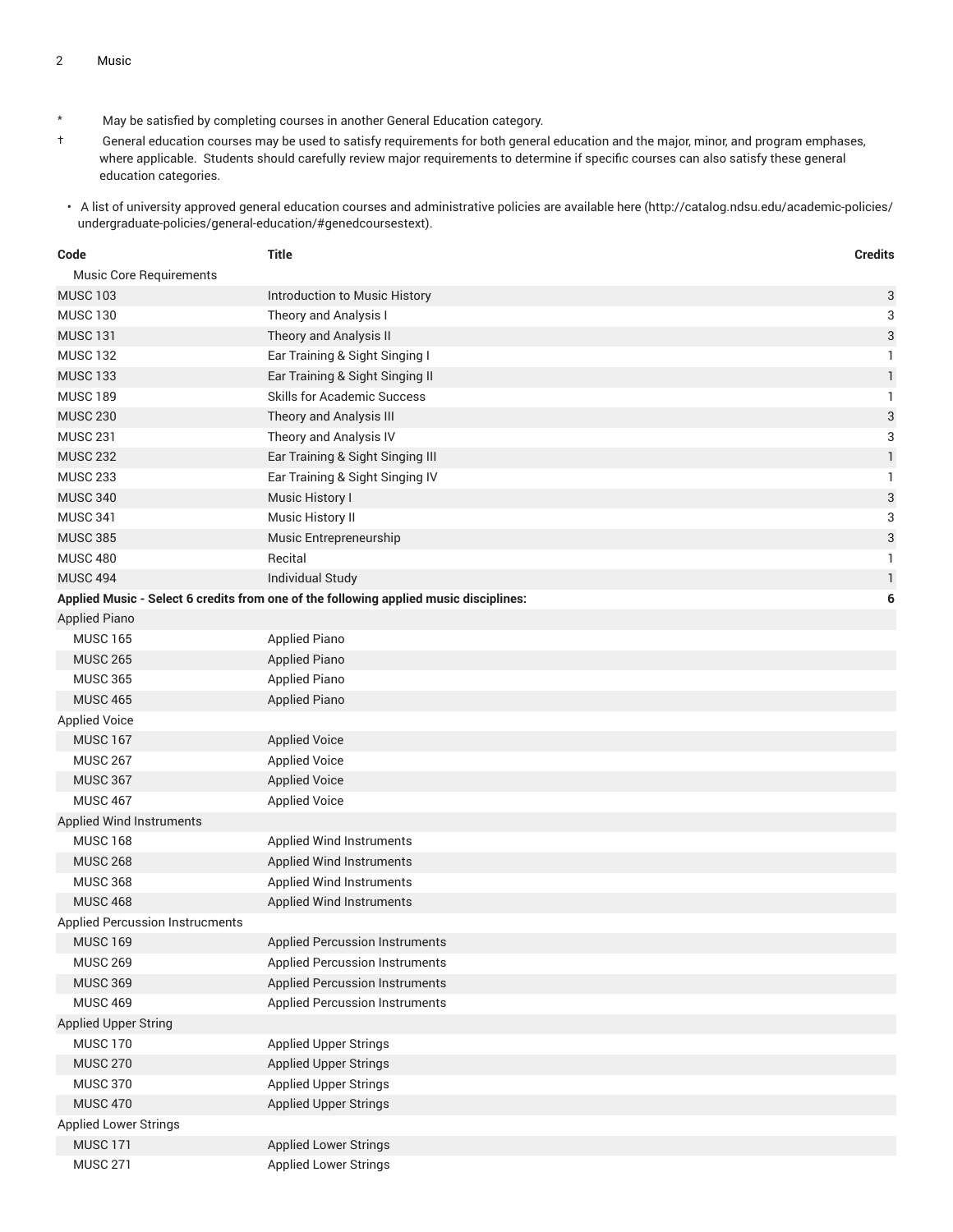| <b>MUSC 371</b>                                           | <b>Applied Lower Strings</b>                                                                                                                    |                |  |  |  |
|-----------------------------------------------------------|-------------------------------------------------------------------------------------------------------------------------------------------------|----------------|--|--|--|
| <b>MUSC 471</b>                                           | <b>Applied Lower Strings</b>                                                                                                                    |                |  |  |  |
| <b>Applied Guitar</b>                                     |                                                                                                                                                 |                |  |  |  |
| <b>MUSC 172</b>                                           | <b>Applied Guitar</b>                                                                                                                           |                |  |  |  |
| <b>MUSC 272</b>                                           | <b>Applied Guitar</b>                                                                                                                           |                |  |  |  |
| <b>MUSC 372</b>                                           | <b>Applied Guitar</b>                                                                                                                           |                |  |  |  |
| <b>MUSC 472</b>                                           | <b>Applied Guitar</b>                                                                                                                           |                |  |  |  |
| Major Ensembles - Select 6 credits from the following:    |                                                                                                                                                 | 6              |  |  |  |
| <b>MUSC 111</b>                                           | <b>Marching Band</b>                                                                                                                            |                |  |  |  |
| <b>MUSC 112</b>                                           | <b>University Band</b>                                                                                                                          |                |  |  |  |
| <b>MUSC 116</b>                                           | Cantemus                                                                                                                                        |                |  |  |  |
| <b>MUSC 117</b>                                           | Statesmen of NDSU                                                                                                                               |                |  |  |  |
| <b>MUSC 215</b>                                           | <b>University Chamber Singers</b>                                                                                                               |                |  |  |  |
| <b>MUSC 303</b>                                           | Wind Symphony                                                                                                                                   |                |  |  |  |
| <b>MUSC 304</b>                                           | University Symphony Orchestra                                                                                                                   |                |  |  |  |
| <b>MUSC 306</b>                                           | <b>Concert Choir</b>                                                                                                                            |                |  |  |  |
|                                                           | Minor Ensembles - Select 4 credits from the following:<br>4                                                                                     |                |  |  |  |
| <b>MUSC 312</b>                                           | <b>Percussion Ensemble</b>                                                                                                                      |                |  |  |  |
| <b>MUSC 314</b>                                           | <b>Brass Chamber Ensemble</b>                                                                                                                   |                |  |  |  |
| <b>MUSC 315</b>                                           | <b>Woodwind Chamber Ensemble</b>                                                                                                                |                |  |  |  |
| <b>MUSC 316</b>                                           | <b>String Chamber Ensemble</b>                                                                                                                  |                |  |  |  |
| <b>MUSC 317</b>                                           | <b>Madrigal Singers</b>                                                                                                                         |                |  |  |  |
| <b>MUSC 318</b>                                           | Mixed Chamber Ensemble                                                                                                                          |                |  |  |  |
| <b>MUSC 320</b>                                           | <b>Vocal Chamber Ensemble</b>                                                                                                                   |                |  |  |  |
| <b>MUSC 321</b>                                           | Piano Chamber Music                                                                                                                             |                |  |  |  |
| <b>MUSC 322</b>                                           | Jazz Combo                                                                                                                                      |                |  |  |  |
| Piano Classes                                             |                                                                                                                                                 |                |  |  |  |
| <b>MUSC 160</b>                                           | Piano Class I                                                                                                                                   | 1              |  |  |  |
| <b>MUSC 161</b>                                           | Piano Class II                                                                                                                                  | 1              |  |  |  |
| <b>MUSC 260</b>                                           | Piano Class III                                                                                                                                 | 1              |  |  |  |
| <b>MUSC 261</b>                                           | Piano Class IV                                                                                                                                  | 1              |  |  |  |
| <b>Composition Core</b>                                   |                                                                                                                                                 |                |  |  |  |
| <b>MUSC 250</b>                                           | <b>Basic Conducting</b>                                                                                                                         | $\overline{2}$ |  |  |  |
| <b>MUSC 331</b>                                           | Instrumental Arranging<br>Instrumental Conducting & Literature                                                                                  | $\overline{2}$ |  |  |  |
| <b>MUSC 351</b>                                           |                                                                                                                                                 | 2              |  |  |  |
| or MUSC 352<br><b>MUSC 430</b>                            | Choral Conducting & Literature<br>Counterpoint                                                                                                  | 3              |  |  |  |
|                                                           | Applied Composition - Select 13 credits from the following (one semester of 100 level; 2 semesters each of 200 level, 300 level, and 400 level) |                |  |  |  |
| <b>MUSC 166</b>                                           | <b>Applied Composition</b>                                                                                                                      | 1              |  |  |  |
| <b>MUSC 266</b>                                           | Applied Composition (Enroll two times but in different semesters)                                                                               | $\sqrt{2}$     |  |  |  |
| <b>MUSC 273</b>                                           | Supplementary Applied Study (Enroll two times but in different semesters)                                                                       | $\overline{2}$ |  |  |  |
| <b>MUSC 366</b>                                           | Applied Composition (Enroll two times but in different semesters)                                                                               | $\overline{2}$ |  |  |  |
| <b>MUSC 373</b>                                           | Supplementary Applied Study (Enroll two times but in different semesters)                                                                       | $\overline{2}$ |  |  |  |
| <b>MUSC 466</b>                                           | Applied Composition (Enroll two times but in different semesters)                                                                               | $\sqrt{2}$     |  |  |  |
| <b>MUSC 473</b>                                           | Supplementary Applied Study (Enroll two times but in different semesters)                                                                       | $\overline{2}$ |  |  |  |
| Upper Division Theory - Select from the following:        |                                                                                                                                                 | 3              |  |  |  |
| <b>MUSC 411</b>                                           | Form and Analysis                                                                                                                               |                |  |  |  |
| <b>MUSC 431</b>                                           | <b>Contemporary Harmonic Techniques</b>                                                                                                         |                |  |  |  |
| <b>MUSC 434</b>                                           | <b>Analytical Techniques</b>                                                                                                                    |                |  |  |  |
| <b>Electives deteremined in consultation with Advisor</b> |                                                                                                                                                 | 8              |  |  |  |
|                                                           |                                                                                                                                                 |                |  |  |  |